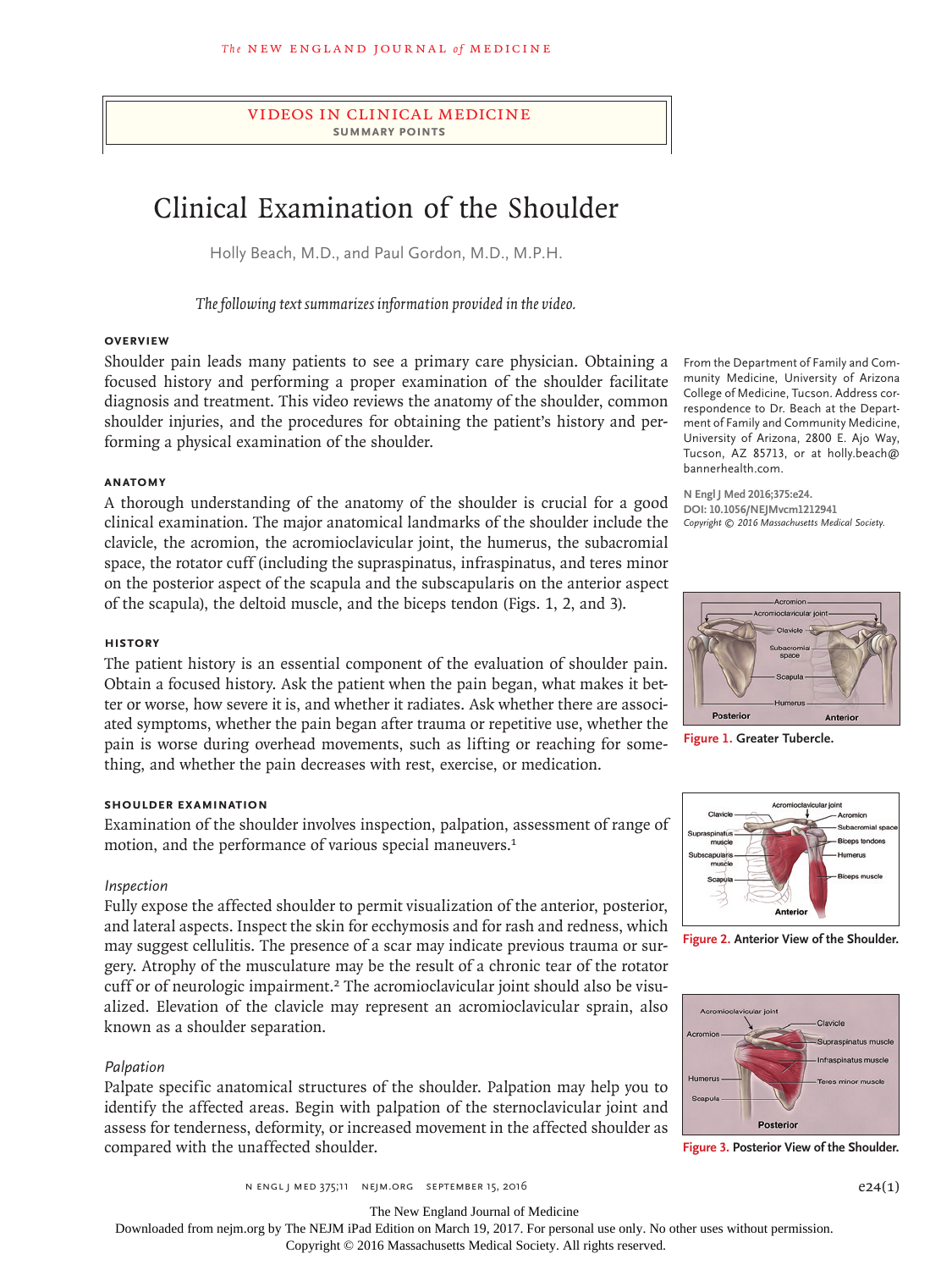Continue to palpate, moving from the proximal to the distal clavicle and paying particular attention to the acromioclavicular joint and the acromioclavicular ligament. Acute tenderness in this region may represent an acromioclavicular sprain or acromioclavicular joint separation. In patients with a history of chronic pain, tenderness in this region suggests osteoarthritis.

Next, palpate the acromion and the subacromial space. Tenderness in this region may suggest subacromial impingement or injury of the supraspinatus tendon. Subacromial impingement is caused by compression of the rotator cuff, the subacromial bursa, and other soft-tissue structures between the humeral head and the undersurface of the acromion.

Palpate the biceps tendon and the muscle in the bicipital groove. Tenderness may indicate bicipital tendinopathy. Again, note any differences between the affected and unaffected shoulders. In bicipital tendinopathy, the patient may have tenderness in both shoulders. Pain may increase on palpation of the affected shoulder if bicipital tendinopathy is present.

#### *Range of Motion*

Evaluate the range of motion in forward flexion, abduction, external rotation, and internal rotation. If the patient has full active range of motion, there is no need to assess the passive range of motion. However, if the patient does not have full range of motion, assistance should be provided. Loss of active and passive ranges of motion in all planes, especially during external rotation, is characteristic of adhesive capsulitis, but it may also represent advanced osteoarthritis of the glenohumeral joint.

The sensation of pain on active abduction of the arm between 60 and 100 degrees away from the body may be associated with rotator-cuff injury. Pain in this region during both active and passive abduction suggests subacromial bursitis.

# *Assessment of the Rotator Cuff*

The muscles of the rotator cuff are the supraspinatus, infraspinatus, teres minor, and subscapularis. The supraspinatus muscle allows abduction of the arm. Test its function using the empty-can test. Have the patient abduct the arms to 90 degrees, with palms facing the floor. Then ask the patient to rotate the arms forward, so the thumbs point downward — as if the patient were emptying a can of liquid. Apply downward pressure on the arms, and ask the patient to resist the pressure. Weakness in the affected shoulder as compared with the unaffected shoulder may indicate injury of the supraspinatus muscle, possibly caused by overuse, tendinopathy, or a tear.

The infraspinatus and teres minor muscles each contribute to external rotation of the arm. These muscles can be tested simultaneously. Have the patient flex the arm to 90 degrees at the elbow, with the upper arm positioned at the patient's side. As you apply resistance, ask the patient to rotate the arm outward. Weakness in the affected shoulder may indicate a tear or tendinopathy in the infraspinatus or teres minor muscle. It is important to stabilize the patient's elbow with your hand during this examination. Weakness or pain in the affected shoulder suggests injury of the infraspinatus muscle.

The subscapularis muscle allows internal rotation of the shoulder. Test this muscle with the subscapularis liftoff test. Place the patient's hand on the patient's lower back and ask him or her to rotate the shoulder inward, against resistance. Inability to lift the hand off the back may indicate a tear or tendinopathy in the subscapularis muscle.<sup>3</sup>

#### *Subacromial Bursitis and Assessment of Impingement*

Inflammation of the subacromial bursa can lead to pain and limited range of motion, especially when the patient is performing overhead maneuvers. The Hawkins–

The New England Journal of Medicine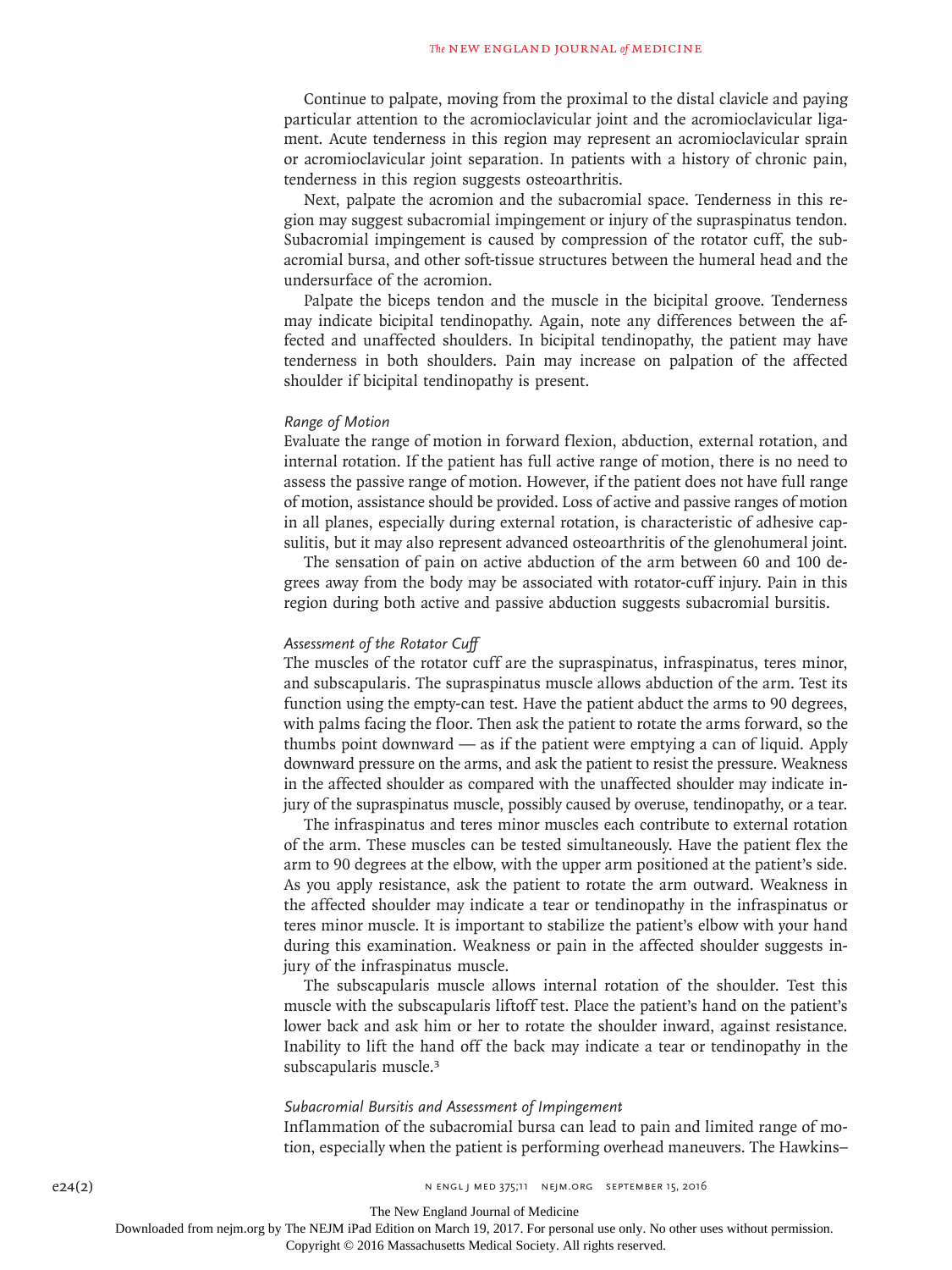Kennedy test is used to assess the subacromial bursa. Have the patient flex the elbow to 90 degrees. Elevate the patient's shoulder to a 90-degree, forward-flexed position and then internally rotate the arm. Pain with this maneuver may indicate subacromial impingement.<sup>4</sup>

An additional test for subacromial impingement is Neer's test. To perform this test, rotate the patient's arm internally and raise it. If the maneuver is painful, the test is positive and may indicate subacromial bursitis.

#### *Assessment of the Acromioclavicular Joint*

The cross-body adduction test, also known as the crossover test, is used to evaluate the acromioclavicular joint. Adduct the patient's arm across the body. Pain in the region of the acromioclavicular joint may indicate sprain, separation, or osteoarthritis.

# *Testing for Instability*

To test for anterior shoulder instability, place the patient in the supine position. Abduct the patient's arm to 90 degrees and then flex the elbow to 90 degrees. Apply pressure to externally rotate the shoulder further. If this maneuver induces a sense of instability or fear — or the appearance of apprehension — in the patient, the test, referred to as the apprehension test, is considered to be positive. Next, apply pressure to the shoulder, pressing in a posterior direction. If this force alleviates symptoms, then the relocation test is positive and constitutes another indication of shoulder instability. In a patient with suspected anterior shoulder instability, perform this test gently, and limit the force applied so as not to dislocate the shoulder while conducting the test.

# *Assessment of the Biceps*

The biceps muscle supinates and flexes the forearm. Inflammation of the long head of the biceps can cause anterior shoulder pain. Use Speed's test to assess the biceps by extending the patient's elbow, supinating the forearm, and then flexing the arm forward while applying opposing force. If the patient has pain in response to this maneuver, bicipital tendinopathy may be the cause. You can also perform Yergason's test to evaluate the biceps. Flex the patient's elbow to 90 degrees and supinate the forearm against resistance. Pain with this maneuver suggests bicipital tendinopathy.

# **Common Shoulder Injuries**

# *Impingement Syndrome*

Subacromial impingement of the rotator-cuff tendons, the subacromial bursa, and other soft-tissue structures between the greater tubercle of the humeral head and the lateral acromion is the most common cause of shoulder pain seen by primary care clinicians.5 Repetitive overhead motions, such as painting or swimming, most often induce this injury. To test for subacromial impingement, evaluate the range of motion and perform Neer's test and the Hawkins–Kennedy test.

#### *Injuries to the Rotator Cuff*

The rotator cuff is composed of four tendons: the supraspinatus tendon, which allows the arm to abduct (especially for the first 15 degrees), the infraspinatus and teres minor tendons, which allow the arm to rotate externally, and the subscapularis tendon, which allows the shoulder to rotate internally. Rotator-cuff injuries are common.

#### *Osteoarthritis*

Osteoarthritis of the glenohumeral joint is caused by wearing of the hyaline cartilage of the glenoid, the humeral head, and the labrum. Patients with a history of a

The New England Journal of Medicine

Downloaded from nejm.org by The NEJM iPad Edition on March 19, 2017. For personal use only. No other uses without permission.